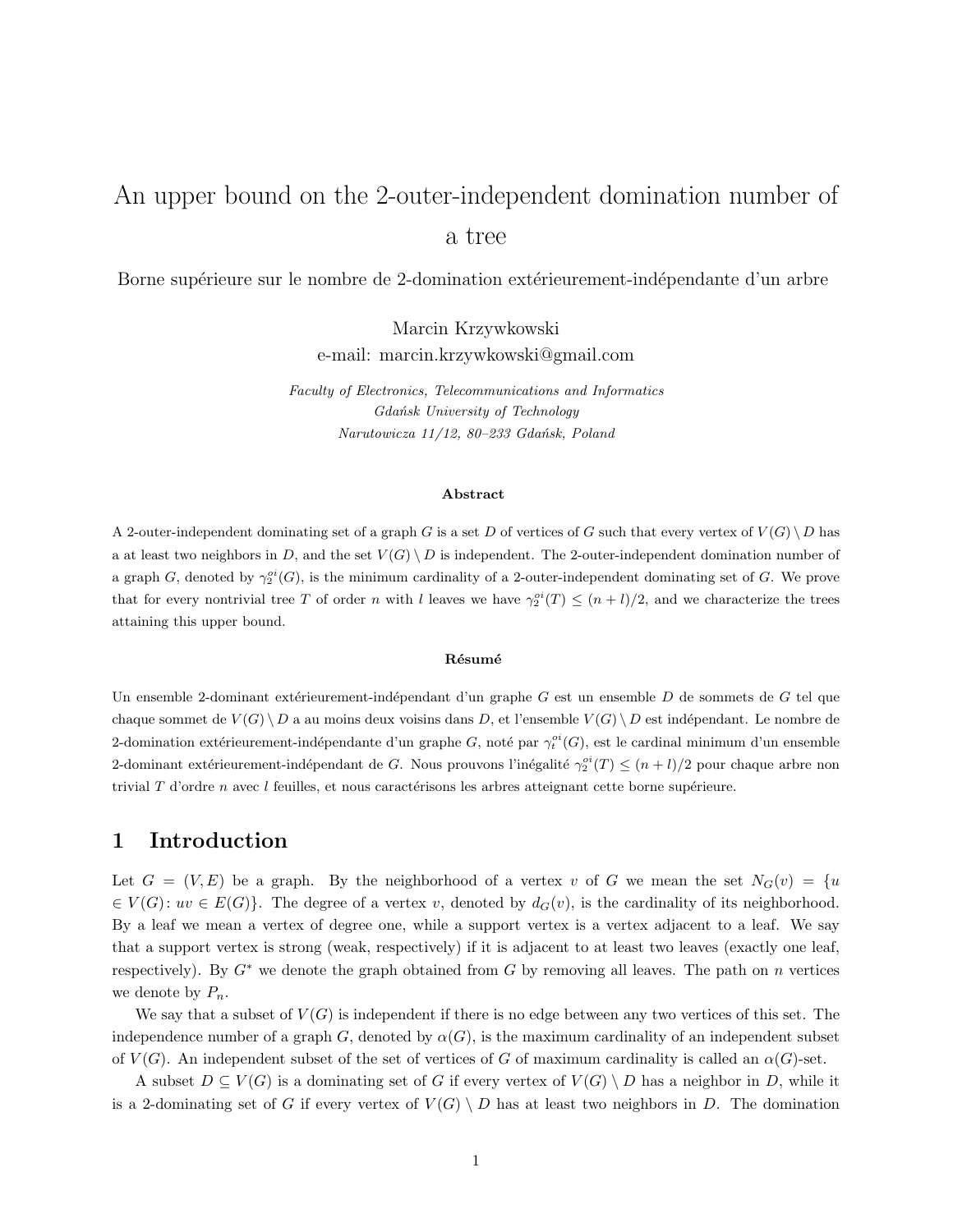(2-domination, respectively) number of a graph G, denoted by  $\gamma(G)$  ( $\gamma_2(G)$ , respectively), is the minimum cardinality of a dominating (2-dominating, respectively) set of G. Note that 2-domination is a type of multiple domination in which each vertex, which is not in the dominating set, is dominated at least  $k$  times for a fixed positive integer k. Multiple domination was introduced by Fink and Jacobson [3], and further studied for example in [1, 2, 4, 5, 8, 10]. For a comprehensive survey of domination in graphs, see [6, 7].

A subset  $D \subseteq V(G)$  is a 2-outer-independent dominating set, abbreviated 2OIDS, of G if every vertex of  $V(G) \setminus D$  has at least two neighbors in D, and the set  $V(G) \setminus D$  is independent. The 2-outer-independent domination number of G, denoted by  $\gamma_2^{oi}(G)$ , is the minimum cardinality of a 2-outer-independent dominating set of G. A 2-outer-independent dominating set of G of minimum cardinality is called a  $\gamma_2^{oi}(G)$ -set. The study of 2-outer-independent domination in graphs was initiated in [9].

Blidia, Chellali, and Favaron [1] established the following upper bound on the 2-domination number of a tree. For every nontrivial tree T of order n with l leaves we have  $\gamma_2(T) \leq (n+l)/2$ . They also characterized the extremal trees.

We prove the following upper bound on the 2-outer-independent domination number of a tree. For every nontrivial tree T of order n with l leaves we have  $\gamma_2^{oi}(T) \leq (n+l)/2$ . We also characterize the trees attaining this upper bound.

### **2 Results**

We begin with the following straightforward observation.

**Observation 1** *Every leaf of a graph G is in every*  $\gamma_2^{oi}(G)$ -set.

We have the following relation between the 2-outer-independent domination number of a graph without isolated vertices and the independence number of the graph obtained from it by removing all leaves.

**Lemma 2** *If* G *is a graph without isolated vertices, then*  $\gamma_2^{oi}(G) = n - \alpha(G^*)$ *.* 

**Proof.** Let D be any  $\gamma_2^{oi}(G)$ -set. By Observation 1, all leaves belong to the set D. Therefore  $V(G) \setminus D$  $\subseteq V(G^*)$ . The set  $V(G) \setminus D$  is independent, thus  $\alpha(G^*) \geq |V(G) \setminus D| = n - \gamma_2^{oi}(G)$ . Now let  $D^*$  be any  $\alpha(G^*)$ -set. Let us observe that in the graph G every vertex of  $D^*$  has at least two neighbors in the set  $V(G) \setminus D^*$ . Therefore  $\gamma_2^{oi}(G) \leq |V(G) \setminus D^*| = n - \alpha(G^*)$ . This implies that  $\gamma_2^{oi}(G) = n - \alpha(G^*)$ .

Now we get an upper bound on the 2-outer-independent domination number of bipartite graphs without isolated vertices.

**Lemma 3** *For every bipartite graph* G *without isolated vertices of order* n *with* l *leaves we have*  $\gamma_2^{oi}(G)$  $\leq (n+l)/2.$ 

**Proof.** Observe that the graph  $G^*$  is also bipartite. Thus there is an independent subset of the set of its vertices which contains at least half of them. Therefore  $\alpha(G^*) \geq |V(G^*)|/2 = (n-l)/2$ . Using Lemma 2 we get  $\gamma_2^{oi}(G) = n - \alpha(G^*) \leq n - (n - l)/2 = (n + l)/2.$ Г

By  $\mathcal{T}_{max}$  we denote the family of trees whose 2-outer-independent domination number attains the upper bound from the previous lemma.

We have the following property of trees of the family  $\mathcal{T}_{max}$ .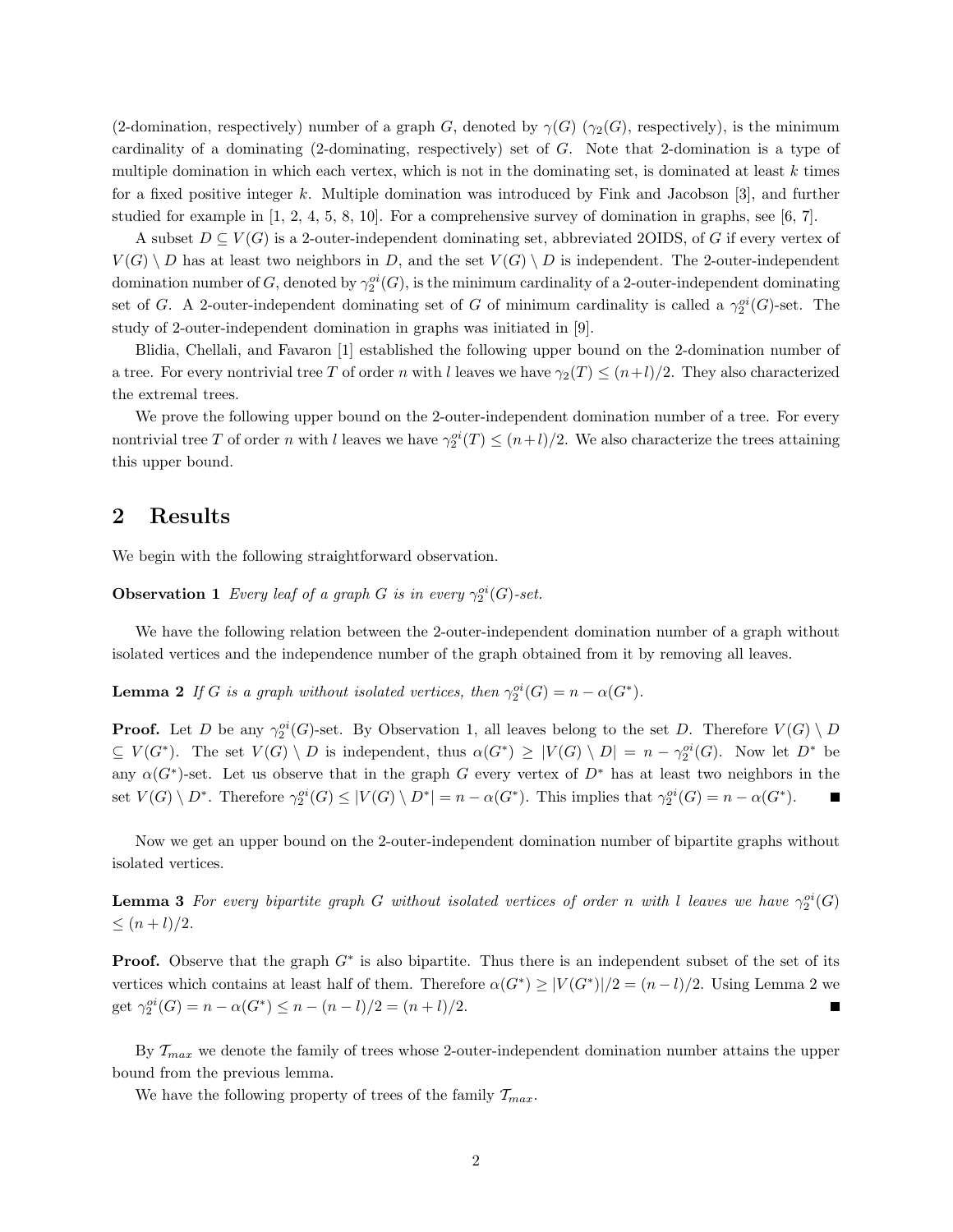**Lemma 4** *Let* T *be a tree.* We have  $T \in \mathcal{T}_{max}$  *if and only if*  $\alpha(T^*) = n^*/2$ *.* 

**Proof.** If T is a tree of the family  $\mathcal{T}_{max}$ , that is  $\gamma_2^{oi}(T) = (n+l)/2$ , then using Lemma 2 we get  $\alpha(T^*)$  $= n - \gamma_2^{oi}(T) = n - (n+l)/2 = (n-l)/2 = n^*/2$ . The converse implication can be proven similarly.

We showed that if G is a bipartite graph without isolated vertices of order n with l leaves, then  $\gamma_2^{oi}(G)$  is bounded above by  $(n + l)/2$ . We characterize all trees attaining this bound. For this purpose we introduce a family T of trees that can be obtained from  $P_2$  by applying consecutively operations  $\mathcal{O}_1$  or  $\mathcal{O}_2$  defined below.

- Operation  $\mathcal{O}_1$ : Add one new vertex and one edge joining this new vertex to a non-leaf vertex of a graph.
- Operation  $\mathcal{O}_2$ : Add two new vertices, one edge joining them, and one edge joining one of them to a leaf of a graph.

Now we prove that for every tree of the family  $\mathcal{T}$ , the 2-outer-independent domination number equals the number of leaves plus half of the remaining vertices.

**Lemma 5** *Any tree*  $T \in \mathcal{T}$  *is in*  $\mathcal{T}_{max}$ *.* 

**Proof.** We have  $\gamma_2^{oi}(P_2) = 2 = (2+2)/2 = (n+l)/2$ , thus  $P_2 \in \mathcal{T}_{max}$ . Therefore the result is true for the starting tree. It remains to show that performing the operations  $\mathcal{O}_1$  and  $\mathcal{O}_2$  keeps the property of being in  $\mathcal{T}_{max}$ . Let T be a tree obtained from  $T' \in \mathcal{T}$  by operation  $\mathcal{O}_1$ . We have  $T^* = T'^*$ . If  $T' \in \mathcal{T}_{max}$ , then Lemma 4 implies that  $T \in \mathcal{T}_{max}$ . Now let T be a tree obtained from  $T' \in \mathcal{T}$  by operation  $\mathcal{O}_2$ . We have  $n^* = n'^* + 2$ . Let us observe that  $\alpha(T^*) = \alpha(T'^*) + 1$ . If  $T' \in \mathcal{T}_{max}$ , then using Lemma 4 we get  $\alpha(T^*) = \alpha(T'^*) + 1 = n'^*/2 + 1 = (n'^* + 2)/2 = n^*/2$ . By Lemma 4 we have  $T \in \mathcal{T}_{max}$ .

Now we prove that if the 2-outer-independent domination number of a tree equals the number of leaves plus half of the remaining vertices, then the tree belongs to the family  $T$ .

**Lemma 6** *Any tree*  $T \in \mathcal{T}_{max}$  *is in*  $\mathcal{T}$ *.* 

**Proof.** We prove the result by the induction on the number  $n$  of vertices of  $T$ . If it has only two vertices, then  $T = P_2 \in \mathcal{T}$ . Now assume that  $n \geq 3$ . Assume that the result is true for every tree T' of order  $n' < n$ .

Assume that some support vertex of T, say x, has degree at least three. Let y be a leaf adjacent to x. Let  $T' = T - y$ . We have  $T'^* = T^*$ . Lemma 4 implies that  $T' \in \mathcal{T}_{max}$ . By the inductive hypothesis we have  $T' \in \mathcal{T}$ . The tree T can be obtained from T' by operation  $\mathcal{O}_1$ . Thus  $T \in \mathcal{T}$ . Henceforth, we can assume that every support vertex of  $T$  has degree two.

We now root T at a vertex r of maximum eccentricity. Let t be a leaf at maximum distance from  $r, v$  be the parent of t, and u be the parent of v in the rooted tree. By  $T_x$  let us denote the subtree induced by a vertex  $x$  and its descendants in the rooted tree  $T$ .

First assume that  $d_T(u) \geq 3$ . Let x be a descendant of u other than v. Since every support vertex of T has degree two, the vertex x is not a leaf. Thus it is a support vertex. Let  $T' = T - T_v$ . Let us observe that  $n'^* = n^* - 1$  and  $\alpha(T'^*) = \alpha(T^*) - 1$ . Using Lemma 4 we get  $\alpha(T'^*) = \alpha(T^*) - 1 = n^*/2 - 1$  $=(n^{\prime\ast}+1)/2-1=n^{\prime\ast}/2-1/2. This is a contradiction as  $T^{\prime\ast}$  is bipartite graph.$ 

Now assume that  $d_T(u) = 2$ . Let  $T' = T - T_v$ . Let us observe that  $n'^* = n^* - 2$  and  $\alpha(T'^*) = \alpha(T^*) - 1$ . Now we get  $\alpha(T^*) = \alpha(T^*) - 1 = n^*/2 - 1 = (n^* - 2)/2 = n'^*/2$ . Lemma 4 implies that  $T' \in \mathcal{T}_{max}$ . By the